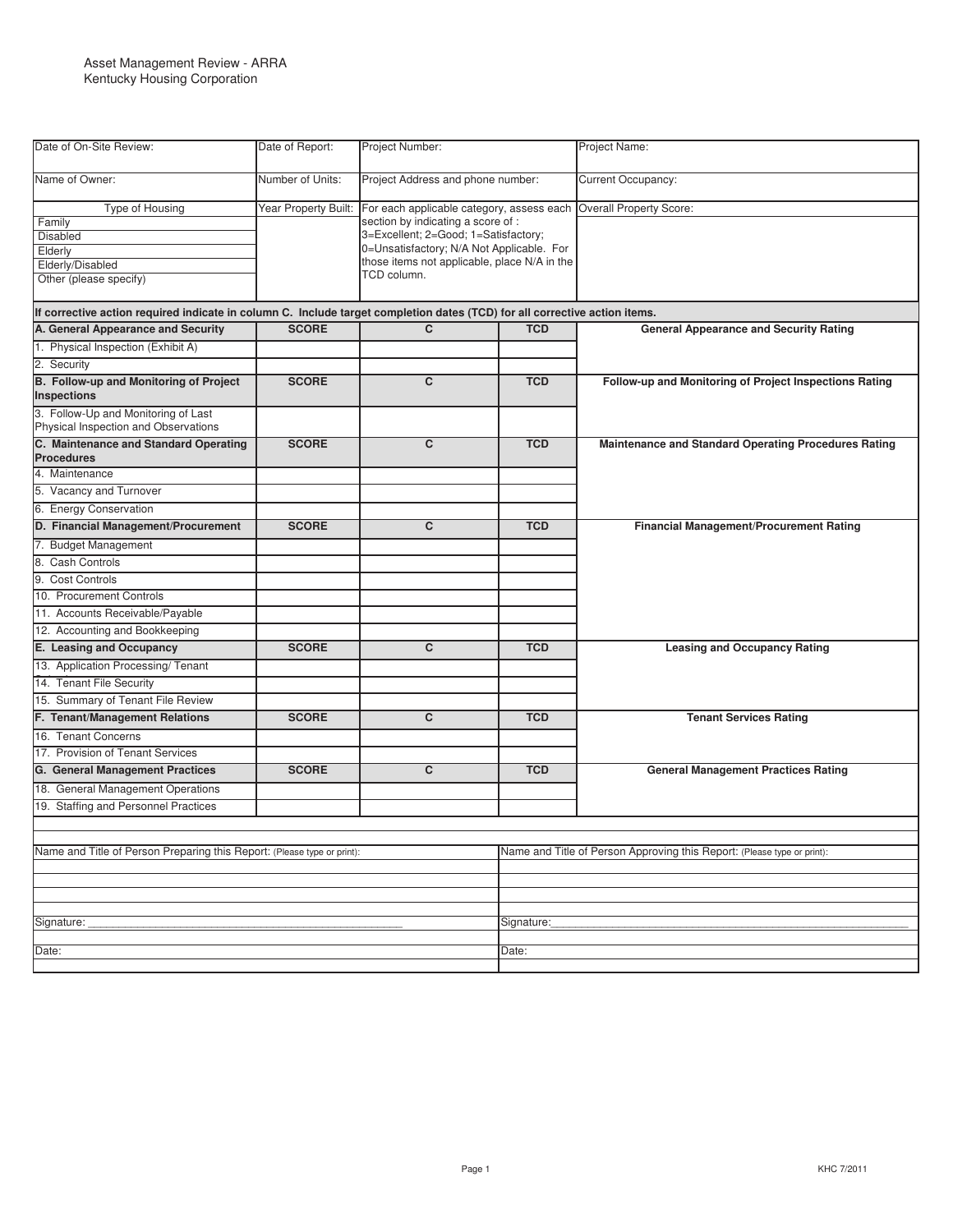| <b>SUMMARY REPORT - FINDINGS</b>                                                                               |                                                                                                |                               |  |  |
|----------------------------------------------------------------------------------------------------------------|------------------------------------------------------------------------------------------------|-------------------------------|--|--|
|                                                                                                                |                                                                                                |                               |  |  |
| For each "C" item checked on the summary report, reference the appropriate citing, and target completion date. |                                                                                                |                               |  |  |
|                                                                                                                | Findings should include the condition, criteria, cause, effect and required corrective action: |                               |  |  |
| The condition describes the problem or deficiency<br>$\circ$                                                   |                                                                                                |                               |  |  |
| $\circ$                                                                                                        | The criteria cites the statutory, regulatory or administrative requirements that were not met  |                               |  |  |
| $\circ$                                                                                                        | The cause explains why the condition occurred                                                  |                               |  |  |
| $\circ$                                                                                                        | The effect describes what happened because of the condition                                    |                               |  |  |
| Corrective actions are required for all findings.                                                              |                                                                                                |                               |  |  |
|                                                                                                                |                                                                                                |                               |  |  |
| <b>Item Number</b>                                                                                             | Finding                                                                                        | <b>Target Completion Date</b> |  |  |
|                                                                                                                |                                                                                                |                               |  |  |
|                                                                                                                |                                                                                                |                               |  |  |
|                                                                                                                |                                                                                                |                               |  |  |
|                                                                                                                |                                                                                                |                               |  |  |
|                                                                                                                |                                                                                                |                               |  |  |
|                                                                                                                |                                                                                                |                               |  |  |
|                                                                                                                |                                                                                                |                               |  |  |
|                                                                                                                |                                                                                                |                               |  |  |
|                                                                                                                |                                                                                                |                               |  |  |
|                                                                                                                |                                                                                                |                               |  |  |
|                                                                                                                |                                                                                                |                               |  |  |
|                                                                                                                |                                                                                                |                               |  |  |
|                                                                                                                |                                                                                                |                               |  |  |
|                                                                                                                |                                                                                                |                               |  |  |
|                                                                                                                |                                                                                                |                               |  |  |
|                                                                                                                |                                                                                                |                               |  |  |
|                                                                                                                |                                                                                                |                               |  |  |
|                                                                                                                |                                                                                                |                               |  |  |
|                                                                                                                |                                                                                                |                               |  |  |
|                                                                                                                |                                                                                                |                               |  |  |
|                                                                                                                |                                                                                                |                               |  |  |
|                                                                                                                |                                                                                                |                               |  |  |
|                                                                                                                |                                                                                                |                               |  |  |
|                                                                                                                |                                                                                                |                               |  |  |
|                                                                                                                |                                                                                                |                               |  |  |
|                                                                                                                |                                                                                                |                               |  |  |
|                                                                                                                |                                                                                                |                               |  |  |
|                                                                                                                |                                                                                                |                               |  |  |
|                                                                                                                |                                                                                                |                               |  |  |
|                                                                                                                |                                                                                                |                               |  |  |
|                                                                                                                |                                                                                                |                               |  |  |
|                                                                                                                |                                                                                                |                               |  |  |
|                                                                                                                |                                                                                                |                               |  |  |
|                                                                                                                |                                                                                                |                               |  |  |
|                                                                                                                |                                                                                                |                               |  |  |
|                                                                                                                |                                                                                                |                               |  |  |
|                                                                                                                |                                                                                                |                               |  |  |
|                                                                                                                |                                                                                                |                               |  |  |
|                                                                                                                |                                                                                                |                               |  |  |
|                                                                                                                |                                                                                                |                               |  |  |
|                                                                                                                |                                                                                                |                               |  |  |
|                                                                                                                |                                                                                                |                               |  |  |
|                                                                                                                |                                                                                                |                               |  |  |
|                                                                                                                |                                                                                                |                               |  |  |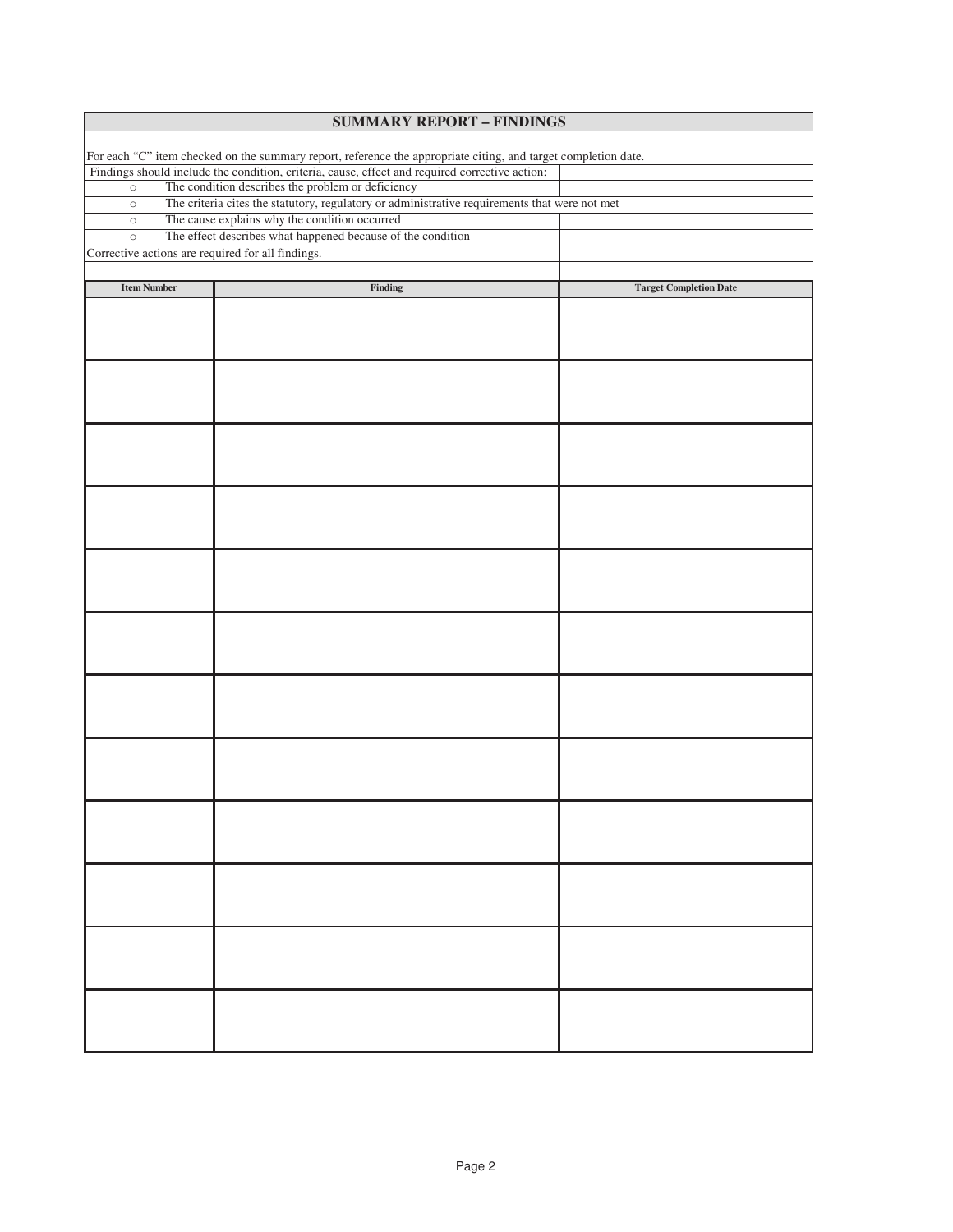| <b>SUMMARY REPORT - SCORES</b>                     |               |               |  |
|----------------------------------------------------|---------------|---------------|--|
| Explainations of rating assigned to each category. |               |               |  |
|                                                    |               |               |  |
| <b>Item Number</b>                                 | <b>Rating</b> | <b>Reason</b> |  |
| A. General Appearance and Security                 |               |               |  |
| B. Follow-up and Monitoring of Project Inspections |               |               |  |
| C. Maintenance and Standard Operating Procedures   |               |               |  |
| D. Financial Management/Procurement                |               |               |  |
| E. Leasing and Occupancy                           |               |               |  |
| F. Tenant/Management Relations                     |               |               |  |
| G. General Management Practices                    |               |               |  |
|                                                    |               |               |  |
|                                                    |               |               |  |
|                                                    |               |               |  |
|                                                    |               |               |  |
|                                                    |               |               |  |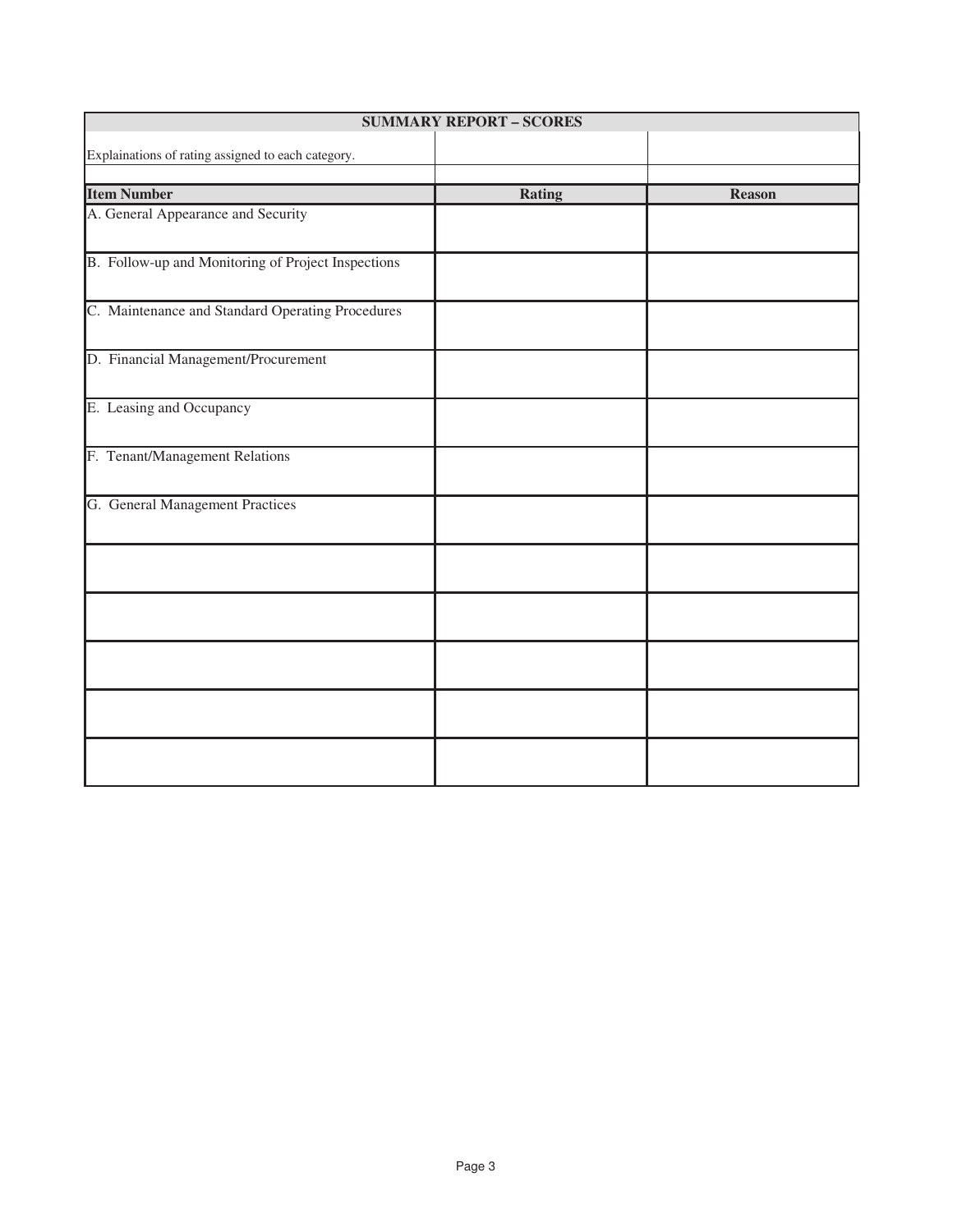| <b>Kentucky Housing Corporation</b><br><b>Exhibit A</b>                                       |                                    |                                                                                                                                                                                                                                                                                                                 |                                                                                                                                                                                                                                                                                     |
|-----------------------------------------------------------------------------------------------|------------------------------------|-----------------------------------------------------------------------------------------------------------------------------------------------------------------------------------------------------------------------------------------------------------------------------------------------------------------|-------------------------------------------------------------------------------------------------------------------------------------------------------------------------------------------------------------------------------------------------------------------------------------|
| <b>Project Number:</b><br><b>Project Name:</b><br><b>Representative Present:</b>              |                                    | Physical Inspection of ARRA Properties - Review Summary<br><b>Inspection Date:</b><br><b>Officer Conducting Inspection:</b><br>Total # Bins Inspected:<br>Total # Units Inspected:<br>Total Vacant Units Inspected:                                                                                             |                                                                                                                                                                                                                                                                                     |
| Copy of report provided to:<br>Ő<br>Copy provided via:                                        | On-site                            | Date copy provided:<br>$\circ$ Fax Number<br>Email                                                                                                                                                                                                                                                              |                                                                                                                                                                                                                                                                                     |
| Project Failed UPCS (action required)<br><b>BIN(s) Failed UPCS</b><br>⊔<br>BIN(s) Failing:    |                                    | A Uniform Physical Condition Standards (UPCS) inspection of the project listed above has been conducted. The status of this inspection is noted below.<br>$\Box$ Project Passed UPCS (no further action required)<br>$\Box$ Project Passed UPCS with comments (no further action required)<br>(action required) |                                                                                                                                                                                                                                                                                     |
| Level of Violation                                                                            |                                    | Please correct/repair items indicated below and submit support documentation of correction to KHC                                                                                                                                                                                                               |                                                                                                                                                                                                                                                                                     |
| $\sqcup$<br>Deficiencies noted<br>$\Box$<br>Pass with comments<br>No deficiencies noted       | <b>SITE</b>                        |                                                                                                                                                                                                                                                                                                                 | Site and office signage<br>Trees/shrubs in good condition,<br>no dead trees/shrubs<br>Cleanliness of grounds                                                                                                                                                                        |
|                                                                                               |                                    |                                                                                                                                                                                                                                                                                                                 | Parking lots in good repair (No<br>Potholes), curbs<br>Walks, steps, and guardrails<br>Dumpster Areas<br>Mail Areas Clean and in good<br>repair<br>Surface drainage                                                                                                                 |
| $\overline{\phantom{a}}$<br>Deficiencies noted<br>Pass with comments<br>No deficiencies noted | <b>Building</b><br><b>Systems</b>  |                                                                                                                                                                                                                                                                                                                 | Elevators<br>Common fire<br>extinguishers'sprinklers<br>Laundry<br><b>Dumpster Areas</b>                                                                                                                                                                                            |
| $\Box$<br>Deficiencies noted<br>Pass with comments<br>$\Box$<br>No deficiencies noted         | Common<br>Areas                    |                                                                                                                                                                                                                                                                                                                 | Playground/equipment<br>Swimming pool<br>Outdoor common use areas<br><b>Community Room</b><br>Sidewalks clean and edged<br>Bed areas free of weeds, leaves<br>and grass<br>Fences straight,<br>no<br>pickets<br>missing, in good repair                                             |
| Deficiencies noted<br>$\Box$<br>Pass with comments<br>No deficiencies noted                   | <b>Building</b><br><b>Exterior</b> |                                                                                                                                                                                                                                                                                                                 | Exterior siding properly painted<br>clean and in good repair<br>Exterior doors and windows in<br>good repair<br>Roofs are in good condition, no<br>shingles missing<br>Gutters and downspouts clean in<br>good repair<br>Patio and balcony fences painted,<br>clean and good repair |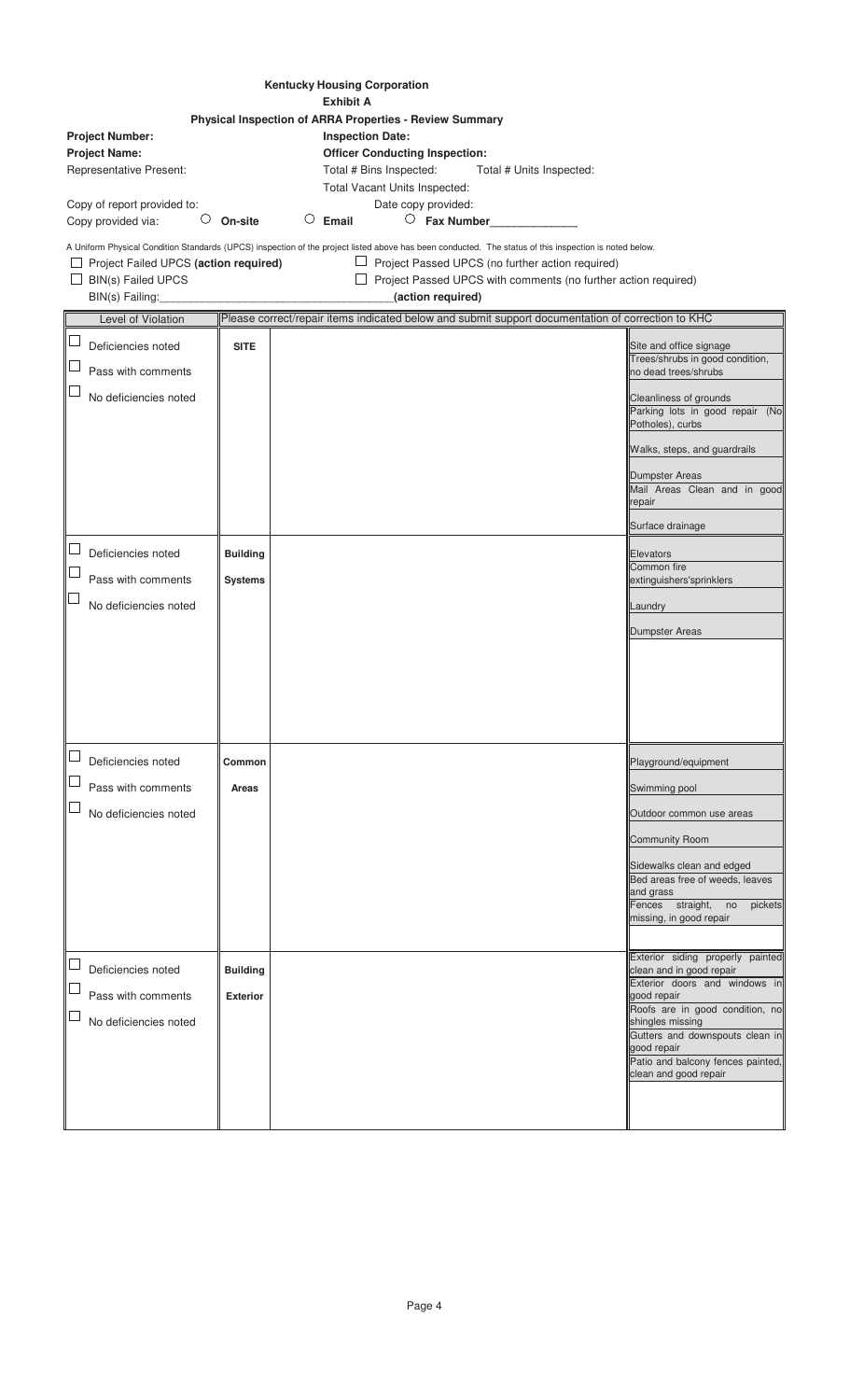| Level of Violation                                              |              | Please correct/repair items indicated below and submit support documentation of correction to KHC |
|-----------------------------------------------------------------|--------------|---------------------------------------------------------------------------------------------------|
| Deficiencies noted<br>$\Box$                                    | Health &     |                                                                                                   |
| $\Box$<br>Pass with comments                                    | Safety       |                                                                                                   |
| No deficiencies noted<br>$\Box$                                 |              |                                                                                                   |
|                                                                 |              |                                                                                                   |
|                                                                 |              |                                                                                                   |
|                                                                 |              |                                                                                                   |
|                                                                 |              |                                                                                                   |
| Deficiencies noted<br>$\Box$                                    | BIN#:        | Date Vacated: <b>Market</b>                                                                       |
| Pass with comments<br>$\Box$<br>No deficiencies noted<br>$\Box$ | Unit #:      |                                                                                                   |
|                                                                 |              |                                                                                                   |
|                                                                 |              |                                                                                                   |
|                                                                 |              |                                                                                                   |
|                                                                 |              |                                                                                                   |
| Deficiencies noted<br>$\Box$                                    | <b>BIN#:</b> | Date Vacated: <b>Market</b>                                                                       |
| $\Box$<br>Pass with comments                                    | Unit#:       |                                                                                                   |
| No deficiencies noted<br>$\Box$                                 |              |                                                                                                   |
|                                                                 |              |                                                                                                   |
|                                                                 |              |                                                                                                   |
|                                                                 |              |                                                                                                   |
| Deficiencies noted<br>⊔                                         | BIN#:        |                                                                                                   |
| $\Box$<br>Pass with comments                                    | Unit #:      |                                                                                                   |
| $\Box$<br>No deficiencies noted                                 |              |                                                                                                   |
|                                                                 |              |                                                                                                   |
|                                                                 |              |                                                                                                   |
|                                                                 |              |                                                                                                   |
|                                                                 |              |                                                                                                   |
| Deficiencies noted<br>⊔                                         | BIN#:        | Date Vacated:________________                                                                     |
| Pass with comments<br>$\Box$<br>No deficiencies noted<br>$\Box$ | Unit #:      |                                                                                                   |
|                                                                 |              |                                                                                                   |
|                                                                 |              |                                                                                                   |
|                                                                 |              |                                                                                                   |
|                                                                 |              |                                                                                                   |
| $\Box$ Deficiencies noted                                       | BIN#:        |                                                                                                   |
| $\Box$<br>Pass with comments                                    | Unit#:       |                                                                                                   |
| $\Box$<br>No deficiencies noted                                 |              |                                                                                                   |
|                                                                 |              |                                                                                                   |
|                                                                 |              |                                                                                                   |
|                                                                 |              |                                                                                                   |
| Deficiencies noted<br>$\Box$                                    | BIN#:        | Date Vacated:_________________                                                                    |
| $\Box$<br>Pass with comments                                    | Unit #:      |                                                                                                   |
| $\Box$<br>No deficiencies noted                                 |              |                                                                                                   |
|                                                                 |              |                                                                                                   |
|                                                                 |              |                                                                                                   |
|                                                                 |              |                                                                                                   |
| $\Box$<br>Deficiencies noted                                    | BIN#:        |                                                                                                   |
| $\Box$<br>Pass with comments                                    | Unit #:      | Date Vacated:_________________                                                                    |
| $\Box$<br>No deficiencies noted                                 |              |                                                                                                   |
|                                                                 |              |                                                                                                   |
|                                                                 |              |                                                                                                   |
|                                                                 |              |                                                                                                   |
|                                                                 |              |                                                                                                   |
| Deficiencies noted<br>$\Box$                                    | BIN#:        | Date Vacated:________________                                                                     |
| Pass with comments                                              | Unit #:      |                                                                                                   |
| No deficiencies noted                                           |              |                                                                                                   |
|                                                                 |              |                                                                                                   |
|                                                                 |              |                                                                                                   |
|                                                                 |              |                                                                                                   |
| Deficiencies noted<br>$\Box$                                    | <b>BIN#:</b> | Date Vacated:________________                                                                     |
| $\Box$<br>Pass with comments                                    | Unit #:      |                                                                                                   |
| No deficiencies noted<br>$\Box$                                 |              |                                                                                                   |
|                                                                 |              |                                                                                                   |
|                                                                 |              |                                                                                                   |
|                                                                 |              |                                                                                                   |
|                                                                 |              |                                                                                                   |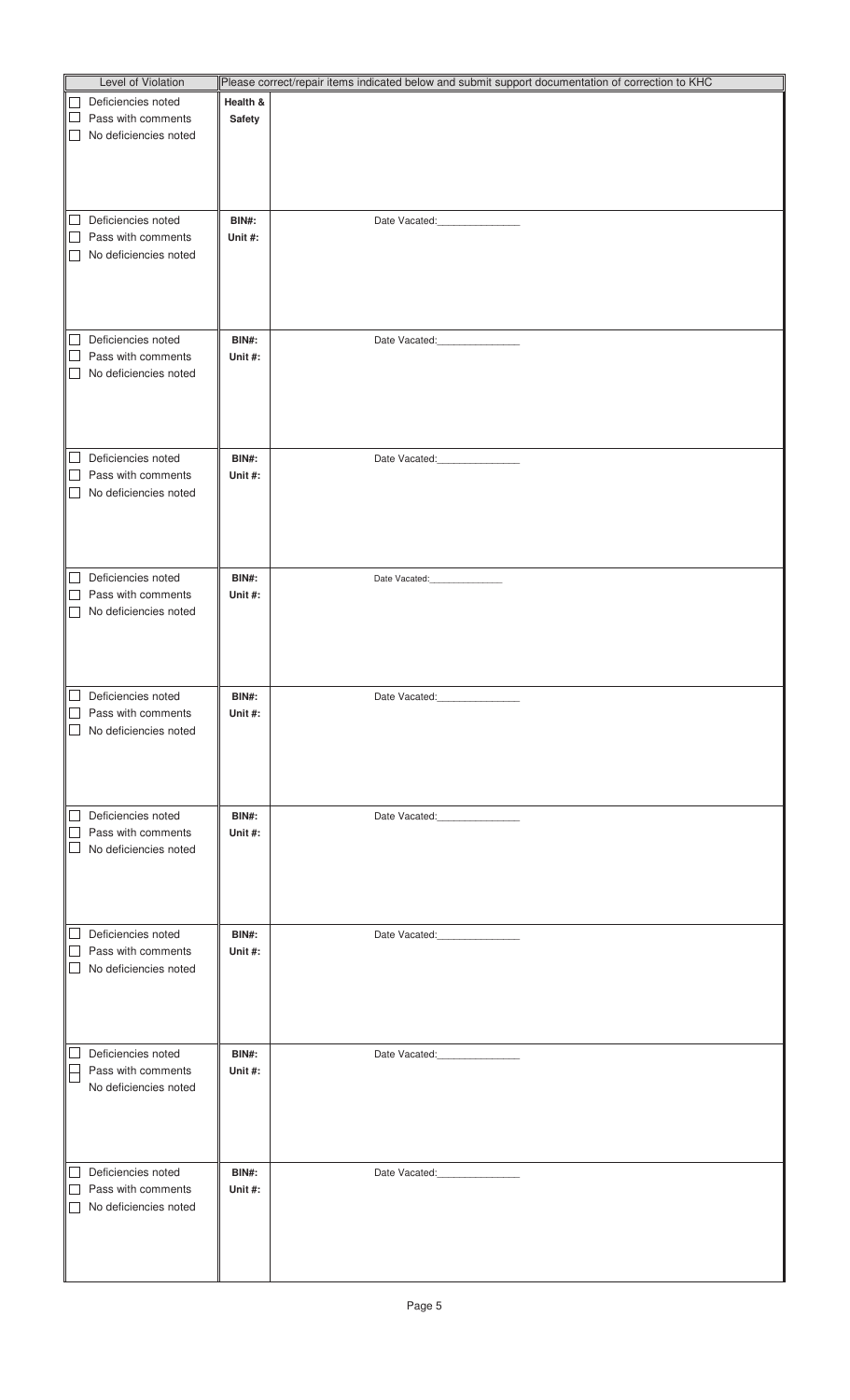| Level of Violation                     |              | Please correct/repair items indicated below and submit support documentation of correction to KHC |
|----------------------------------------|--------------|---------------------------------------------------------------------------------------------------|
| $\Box$<br>Deficiencies noted           | BIN#:        |                                                                                                   |
| $\Box$<br>Pass with comments           | Unit #:      |                                                                                                   |
| $\Box$<br>No deficiencies noted        |              |                                                                                                   |
|                                        |              |                                                                                                   |
|                                        |              |                                                                                                   |
|                                        |              |                                                                                                   |
|                                        |              |                                                                                                   |
| Deficiencies noted<br>$\Box$           | <b>BIN#:</b> | Date Vacated: 2000                                                                                |
| $\Box$<br>Pass with comments           | Unit #:      |                                                                                                   |
| $\Box$<br>No deficiencies noted        |              |                                                                                                   |
|                                        |              |                                                                                                   |
|                                        |              |                                                                                                   |
|                                        |              |                                                                                                   |
|                                        |              |                                                                                                   |
|                                        |              |                                                                                                   |
| $\Box$<br>Deficiencies noted           | <b>BIN#:</b> | Date Vacated:________________                                                                     |
| $\Box$<br>Pass with comments           | Unit #:      |                                                                                                   |
| $\Box$<br>No deficiencies noted        |              |                                                                                                   |
|                                        |              |                                                                                                   |
|                                        |              |                                                                                                   |
|                                        |              |                                                                                                   |
|                                        |              |                                                                                                   |
| Deficiencies noted<br>$\Box$           | <b>BIN#:</b> | Date Vacated:________________                                                                     |
| Pass with comments<br>П                | Unit #:      |                                                                                                   |
| $\Box$<br>No deficiencies noted        |              |                                                                                                   |
|                                        |              |                                                                                                   |
|                                        |              |                                                                                                   |
|                                        |              |                                                                                                   |
|                                        |              |                                                                                                   |
| Deficiencies noted<br>⊔                | <b>BIN#:</b> | Date Vacated:________________                                                                     |
| Pass with comments<br>$\Box$           | Unit #:      |                                                                                                   |
| $\Box$<br>No deficiencies noted        |              |                                                                                                   |
|                                        |              |                                                                                                   |
|                                        |              |                                                                                                   |
|                                        |              |                                                                                                   |
|                                        |              |                                                                                                   |
| $\Box$<br>Deficiencies noted           | BIN#:        |                                                                                                   |
| Pass with comments<br>$\Box$           | Unit#:       |                                                                                                   |
| No deficiencies noted<br>$\Box$        |              |                                                                                                   |
|                                        |              |                                                                                                   |
|                                        |              |                                                                                                   |
|                                        |              |                                                                                                   |
|                                        |              |                                                                                                   |
| Deficiencies noted<br>$\Box$           | BIN#:        | Date Vacated:_________________                                                                    |
| $\Box$<br>Pass with comments           | Unit #:      |                                                                                                   |
| $\Box$<br>No deficiencies noted        |              |                                                                                                   |
|                                        |              |                                                                                                   |
|                                        |              |                                                                                                   |
|                                        |              |                                                                                                   |
|                                        |              |                                                                                                   |
|                                        |              |                                                                                                   |
| $\Box$<br>Deficiencies noted           | <b>BIN#:</b> | Date Vacated:<br><u> 1990 - Jan Barat, politik e</u>                                              |
| $\Box$<br>Pass with comments<br>$\Box$ | Unit #:      |                                                                                                   |
| No deficiencies noted                  |              |                                                                                                   |
|                                        |              |                                                                                                   |
|                                        |              |                                                                                                   |
|                                        |              |                                                                                                   |
|                                        |              |                                                                                                   |
| $\Box$<br>Deficiencies noted           | BIN#:        | Date Vacated:________________                                                                     |
| Pass with comments<br>$\Box$           | Unit #:      |                                                                                                   |
| $\Box$<br>No deficiencies noted        |              |                                                                                                   |
|                                        |              |                                                                                                   |
|                                        |              |                                                                                                   |
|                                        |              |                                                                                                   |
|                                        |              |                                                                                                   |
| $\Box$<br>Deficiencies noted           | <b>BIN#:</b> | Date Vacated:________________                                                                     |
| Pass with comments<br>$\Box$           | Unit #:      |                                                                                                   |
| No deficiencies noted<br>$\Box$        |              |                                                                                                   |
|                                        |              |                                                                                                   |
|                                        |              |                                                                                                   |
|                                        |              |                                                                                                   |
|                                        |              |                                                                                                   |
| $\Box$                                 |              |                                                                                                   |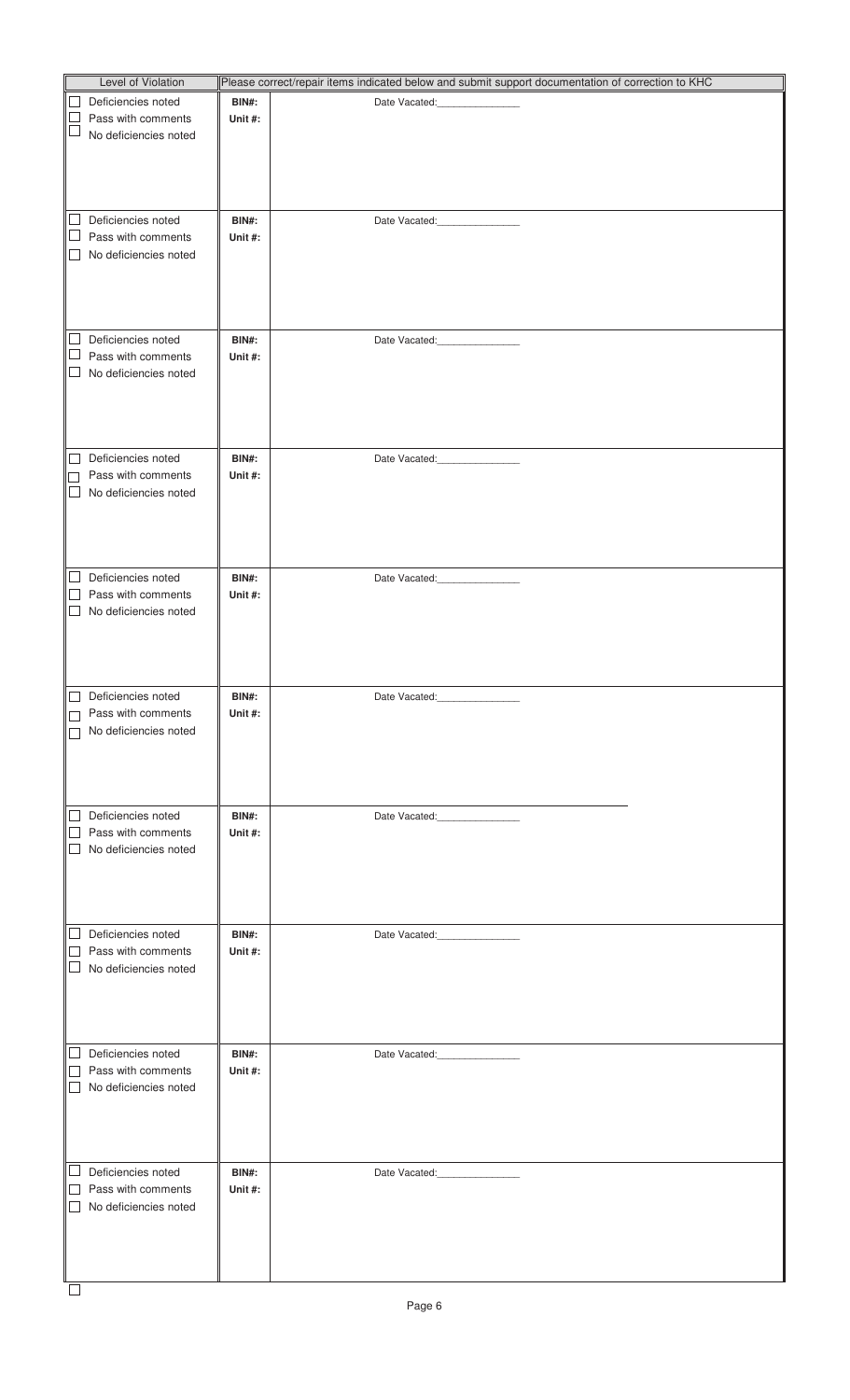| Level of Violation                                |              | Please correct/repair items indicated below and submit support documentation of correction to KHC |  |
|---------------------------------------------------|--------------|---------------------------------------------------------------------------------------------------|--|
| Deficiencies noted                                | BIN#:        | Date Vacated:                                                                                     |  |
| Pass with comments                                | Unit #:      |                                                                                                   |  |
| No deficiencies noted                             |              |                                                                                                   |  |
|                                                   |              |                                                                                                   |  |
|                                                   |              |                                                                                                   |  |
|                                                   |              |                                                                                                   |  |
|                                                   |              |                                                                                                   |  |
| Deficiencies noted                                | BIN#:        | Date Vacated:_________________                                                                    |  |
| Pass with comments                                | Unit #:      |                                                                                                   |  |
| No deficiencies noted                             |              |                                                                                                   |  |
|                                                   |              |                                                                                                   |  |
|                                                   |              |                                                                                                   |  |
|                                                   |              |                                                                                                   |  |
|                                                   |              |                                                                                                   |  |
| Deficiencies noted<br>$\Box$                      | <b>BIN#:</b> | Date Vacated: <b>Market</b>                                                                       |  |
| Pass with comments                                | Unit #:      |                                                                                                   |  |
| No deficiencies noted                             |              |                                                                                                   |  |
|                                                   |              |                                                                                                   |  |
|                                                   |              |                                                                                                   |  |
|                                                   |              |                                                                                                   |  |
|                                                   |              |                                                                                                   |  |
| Deficiencies noted<br>$\Box$                      | BIN#:        | Date Vacated:________________                                                                     |  |
| Pass with comments                                | Unit #:      |                                                                                                   |  |
| No deficiencies noted                             |              |                                                                                                   |  |
|                                                   |              |                                                                                                   |  |
|                                                   |              |                                                                                                   |  |
|                                                   |              |                                                                                                   |  |
|                                                   |              |                                                                                                   |  |
| Deficiencies noted                                | BIN#:        | Date Vacated:________________                                                                     |  |
| Pass with comments                                | Unit #:      |                                                                                                   |  |
| No deficiencies noted<br>$\mathbf{L}$             |              |                                                                                                   |  |
|                                                   |              |                                                                                                   |  |
|                                                   |              |                                                                                                   |  |
|                                                   |              |                                                                                                   |  |
|                                                   |              |                                                                                                   |  |
| Deficiencies noted<br>∥∟                          | BIN#:        | Date Vacated:<br>and the control of the control                                                   |  |
| Pass with comments                                | Unit #:      |                                                                                                   |  |
| No deficiencies noted<br>$\vert$ $\vert$          |              |                                                                                                   |  |
|                                                   |              |                                                                                                   |  |
|                                                   |              |                                                                                                   |  |
|                                                   |              |                                                                                                   |  |
|                                                   |              |                                                                                                   |  |
| Deficiencies noted<br>$\Box$                      | BIN#:        | Date Vacated:<br><u> 1990 - Jan Barbara III, martx</u>                                            |  |
| Pass with comments                                | Unit #:      |                                                                                                   |  |
| No deficiencies noted                             |              |                                                                                                   |  |
|                                                   |              |                                                                                                   |  |
|                                                   |              |                                                                                                   |  |
|                                                   |              |                                                                                                   |  |
|                                                   |              |                                                                                                   |  |
| $\mathbb{L}$<br>Deficiencies noted                | <b>BIN#:</b> | Date Vacated:_________________                                                                    |  |
| Pass with comments                                | Unit #:      |                                                                                                   |  |
| No deficiencies noted                             |              |                                                                                                   |  |
|                                                   |              |                                                                                                   |  |
|                                                   |              |                                                                                                   |  |
|                                                   |              |                                                                                                   |  |
|                                                   |              |                                                                                                   |  |
| Deficiencies noted                                | BIN#:        | Date Vacated:__________________                                                                   |  |
| Pass with comments                                | Unit #:      |                                                                                                   |  |
| No deficiencies noted<br>$\overline{\phantom{a}}$ |              |                                                                                                   |  |
|                                                   |              |                                                                                                   |  |
|                                                   |              |                                                                                                   |  |
|                                                   |              |                                                                                                   |  |
|                                                   |              |                                                                                                   |  |
| Deficiencies noted                                | <b>BIN#:</b> | Date Vacated:_________________                                                                    |  |
| Pass with comments                                | Unit #:      |                                                                                                   |  |
| No deficiencies noted                             |              |                                                                                                   |  |
|                                                   |              |                                                                                                   |  |
|                                                   |              |                                                                                                   |  |
|                                                   |              |                                                                                                   |  |
|                                                   |              |                                                                                                   |  |
| $\Box$                                            |              |                                                                                                   |  |
|                                                   |              |                                                                                                   |  |